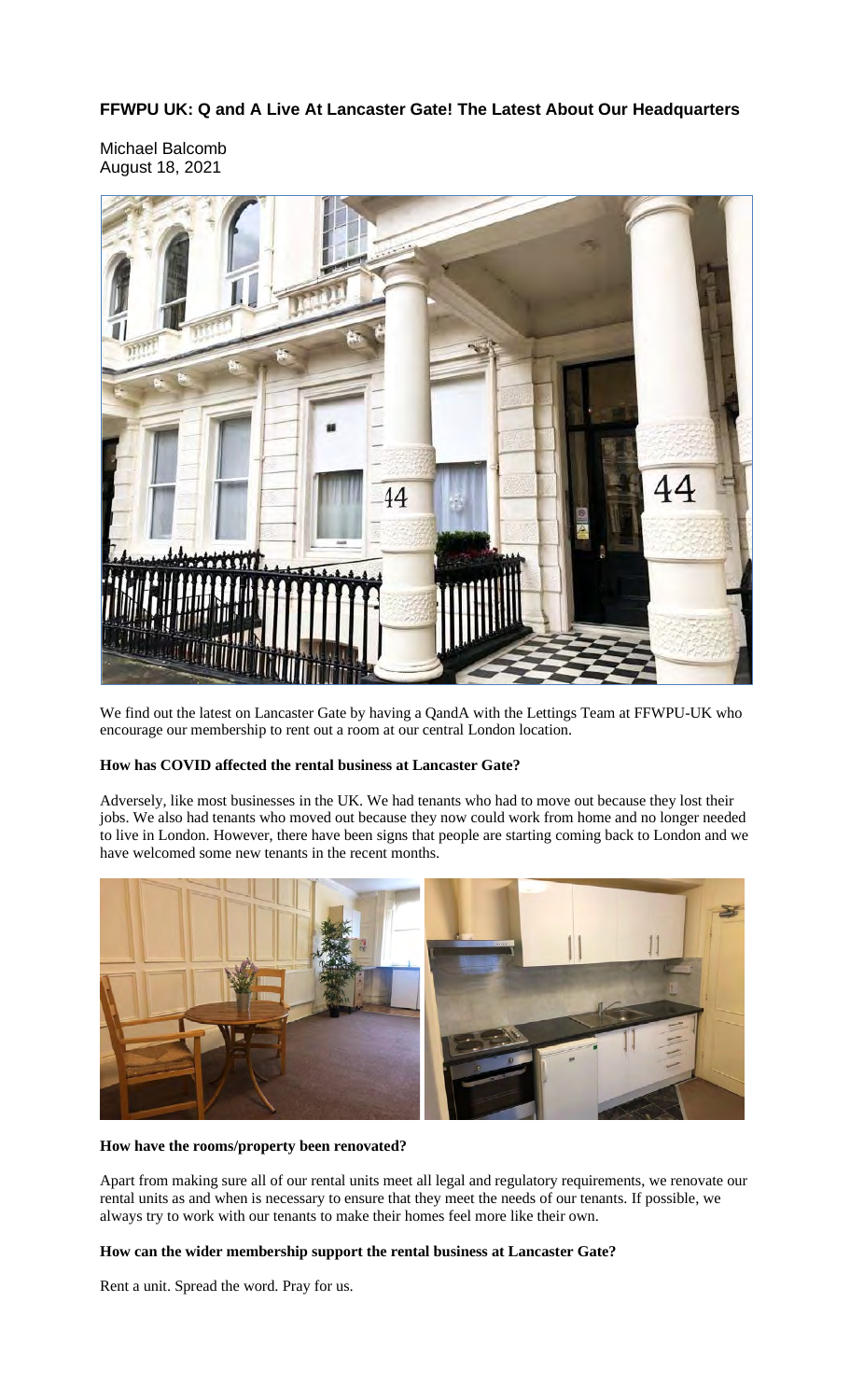# **For those interested in renting a room at Lancaster Gate, what are the benefits of living in the area?**

One of the biggest benefits of living in Lancaster Gate is the location. There are an array of independent shops, restaurants, pubs and clubs all situated within a short walk. Kensington Gardens is also only a few minutes' walk away which is perfect for those who enjoy the greenery! There are fantastic transport links as 6 minutes' walk to Lancaster Gate Station and 10 minutes' walk to Paddington Station. Lancaster Gate is also in close proximity to London tourist hotspots such as Oxford Street, Soho, Marble Arch, Hyde Park and Buckingham Palace.



# **How do we get in touch for further details on renting a room at Lancaster Gate?**

Please email: <u>ffwpulettings@ gmail, com</u> or search "Lancaster Gate" at spareroom.co, uk (www,spareroom.co,uk/flatshare/london/lancaster\_gate/15675452)

How has the recent flooding impacted Lancaster Gate?

The recent flooding did not only affect our buildings at Lancaster Gate but also many other buildings in the local area. Our basement was flooded and the flood also damaged the paintwork of both entrances and three of the flats. We have been working hard with the Insurer and their Loss Adjuster to get all damages repaired as soon as possible.

For more information on Lancaster Gate or inquire about our rental units, please contact: **ffwpulettings@** gmail,com or visit: www,spareroom.co,uk/flatshare/london/lancaster\_gate/15675452